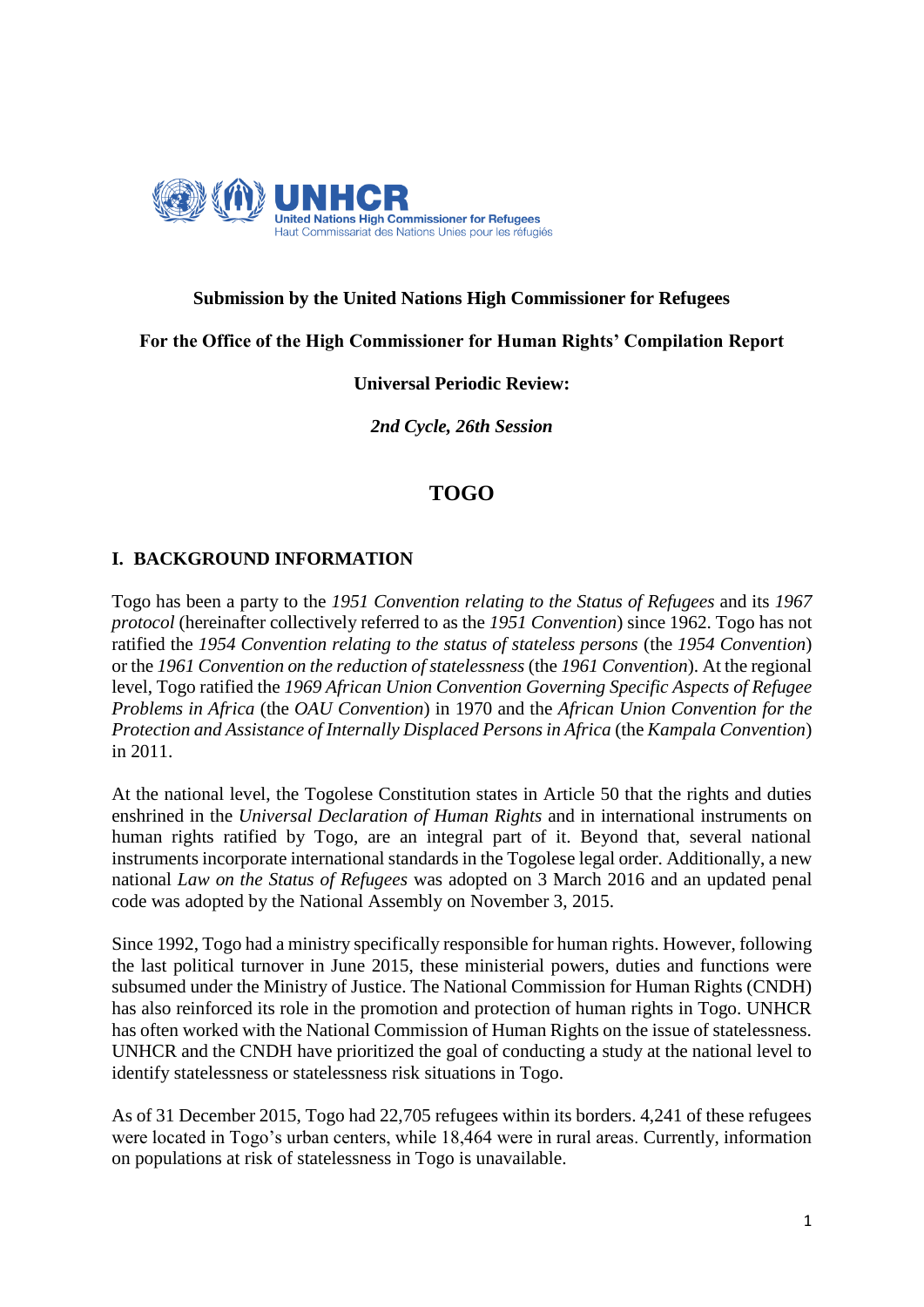# **II. ACHIEVEMENTS AND POSITIVE DEVELOPMENTS**

# **Achievements and positive developments**

Since its last UPR in 2011, Togo initiated the ratification process for the *1954 Convention.* Togo adopted a law on accession to the *1954 Convention* in May 2012. However, the Togolese Head of State has yet to promulgate this law.

Furthermore, Togo began reviewing its asylum laws resulting in a new national *Law on the Status of Refugees* which was adopted on 3 March 2016. Efforts were also taken to ensure that the principle of non-refoulement was fully respected and that refugees could enjoy many of the same rights as nationals. This was accomplished through regional collaboration between UNHCR, the National Coordination of Assistance to Refugees (CNAR) and the National Commission for Refugees (CNR).

Legal assistance has also been provided to refugees in Togo and refugees have been able to enjoy many other rights, including access to health centres and hospitals.. Legal assistance is provided free of charge by the CNAR to asylum seekers in the refugee status determination procedure (RSD). Legal assistance is also given to cases of refugees in detention. The right to education has been guaranteed for refugee students in general and particularly for those in primary school. Primary school is both free and accessible to refugees.

The issuance of 1185 secure identity cards and 210 travel documents to refugees in 2015 allowed them to further enjoy their fundamental rights such as freedom of movement, access to employment and access to financial institutions.

Finally, refugee children born in Togo have access to birth certificates. A birth certificate must be issued within 30 days from the date of birth of the child. If the birth is not registered within this period, a court document serving as a substitute birth certificate is issued. This court document is equivalent to a regular birth certificate.

## **III. KEY PROTECTION ISSUES, CHALLENGES AND RECOMMENDATIONS**

## **Issue 1: Asylum procedures**

Togo's new *Law on the Status of Refugees* brings Togo into greater compliance with international standards on RSD. In addition, a training (by UNHCR) took place in October 2015 on RSD, which sought to help members of the National Eligibility Commission better understand asylum procedures. The training also sought to teach members how to better instruct immigration officers border posts with the aim of eliminating the risk of *refoulement*, and to facilitate the entry of asylum seekers.

Despite these positive steps, more could be done to improve the protection of refugees in the asylum procedure. For instance, currently, a review board does not yet exist to which asylumseekers can appeal first instance decisions.

## **Recommendations:**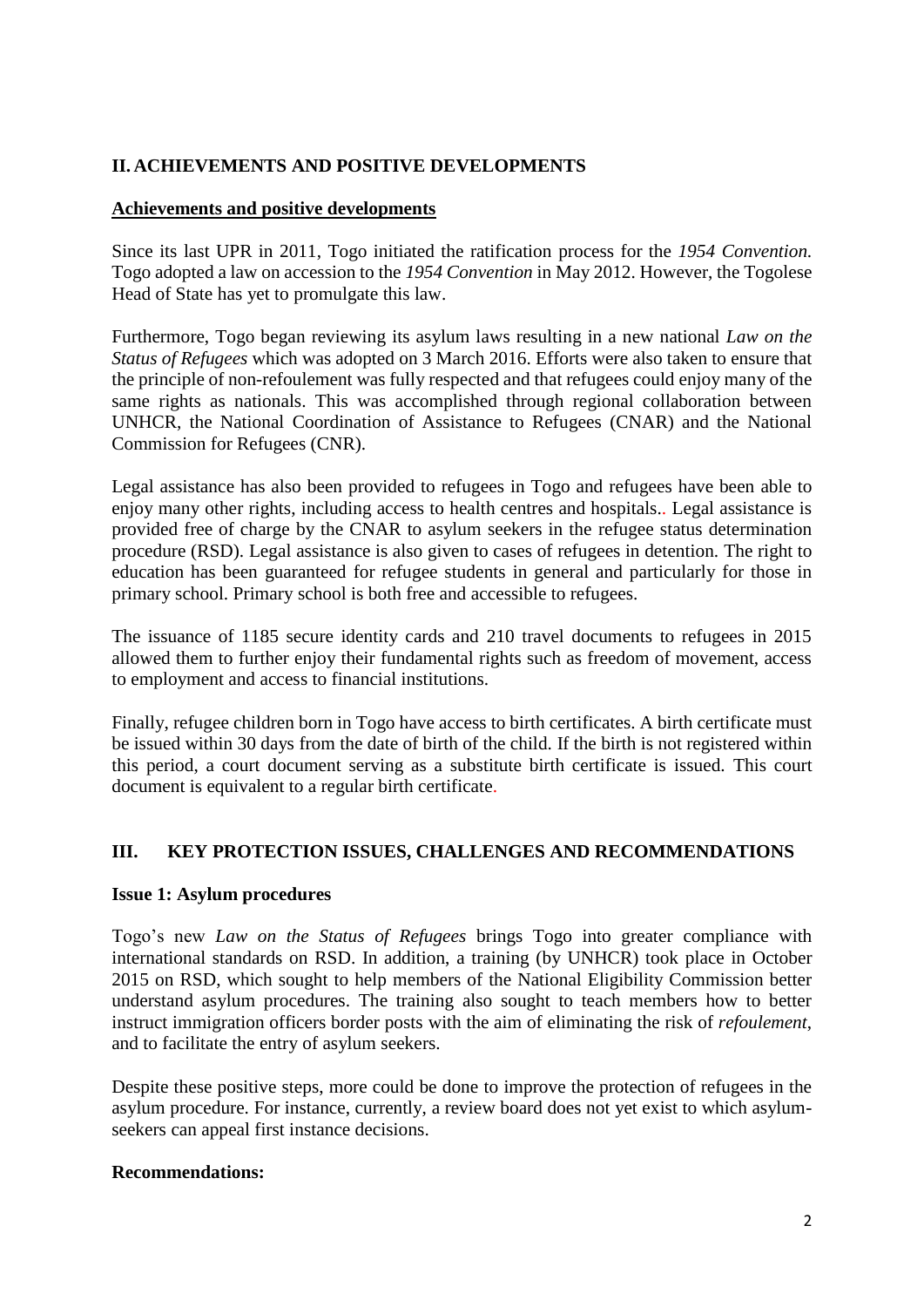UNHCR recommends that the Government of Togo:

 Ensure that the new Togolese national law provides for an independent body of appeal for decisions of eligibility for refugee status.

#### **Issue 2: Naturalization procedures**

In order to bring domestic legislation into greater compliance with international standards, Togo should initiate a review of its *Nationality Code* with the aim of simplifying naturalization procedures for refugees. The *Nationality Code* provides for the granting of nationality on requests made after a regular 5-year residency period on the territory. Ultimately, the naturalization decision is made by decree in a Council of Ministers. The process of naturalization by decree presents procedural obstacles for all persons seeking to naturalize, including refugees, and can result in long delays before a decision is made. One solution which could simplify these procedures would be to allow nationality decisions to be made by the Minister of Justice, with the endorsement of the Head of State Secretary.

Togo should take steps to allow long-term refugees to acquire Togolese nationality by naturalization, if they wish. Additionally, as the law currently stands, Ghanaian refugees in Togo do not possess official status for the purposes of the 5-year residency requirement as they are not formally recognized as refugees by the Tongolese authorities. Thus they are currently ineligible for naturalization.

#### **Recommendations:**

UNHCR recommends that the Government of Togo:

• Initiate a review of the *Nationality Code* to simplify naturalization procedures for all persons, including refugees.

#### **Issue 2: Statelessness**

UNHCR has continued to advocate in Togo for the completion of the ratification process of the *1954 Convention* and for ratification of the *1961 Convention*.

States are responsible for conferring nationality and ensuring the right of every child to acquire a nationality. Discharging this responsibility requires the establishment of safeguards against statelessness in nationality law. The *1961 Convention* establishes a range of standards to prevent statelessness at birth and later in life, in particular that States shall grant their nationality to children who have ties with these States through birth on the territory or descent and who would otherwise be stateless.

Stateless persons who satisfy the refugee definition contained in the *1951 Convention* are afforded the necessary international protection associated with that status. However, the international refugee protection regime does not specifically address the rights of non-refugee stateless persons who are in need of international protection. In many countries, stateless persons are subject to discrimination, in particular where they do not enjoy a legal status in any country. The *1954 Convention* is an important instrument to ensure enjoyment of human rights by stateless persons. The Convention establishes an internationally recognized status for stateless persons. It also recognizes a number of key rights such as freedom of religion; freedom of association; access to courts; freedom of movement; identity documentation and; internationally recognized travel documents.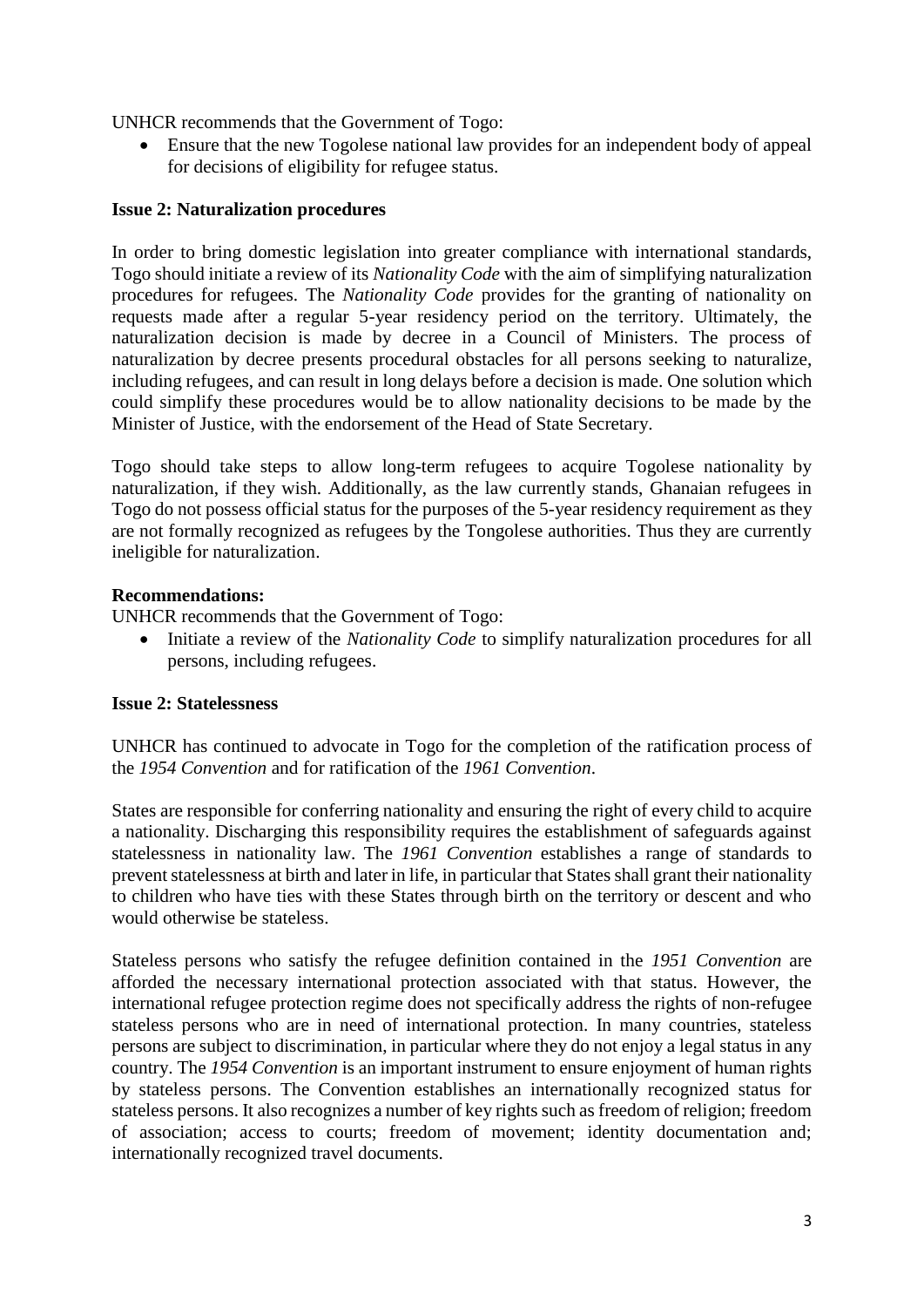As such, ratification of the *1954* and *1961 Conventions* would provide valuable safeguards against statelessness and further assist in ensuring the protection of stateless persons in Togo.

# **Recommendations**

UNHCR recommends that the Government of Togo:

- Complete the ratification of the *1954 Convention* and ratify the *1961 Convention*; and
- Conduct a study at the national level to identify stateless persons and persons at risk of statelessness in Togo.

**Human Rights Liaison Unit Division of International Protection UNHCR March 2016**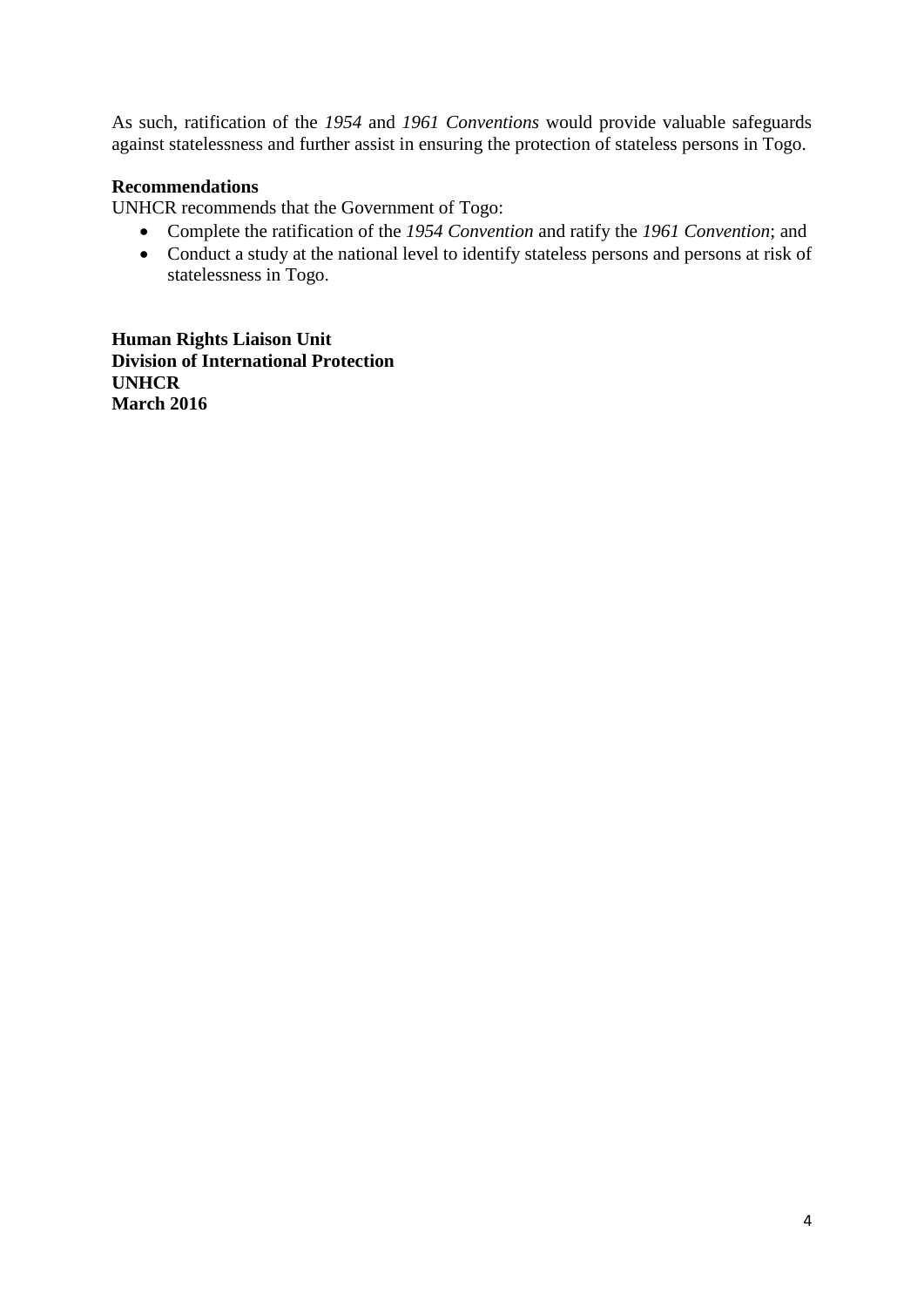# **ANNEX**

#### **Excerpts of Recommendations from the 1st cycle Universal Periodic Review, Concluding Observations from UN Treaty Bodies and Recommendations of Special Procedure mandate holders**

#### **TOGO**

We would like to bring your attention to the following excerpts from the 1st cycle UPR recommendations, UN Treaty Monitoring Bodies' Concluding Observations and recommendations from UN Special Procedures mandate holders' reports relating to issues of interest and persons of concern to UNHCR with regards to Togo.

#### **I. Universal Periodic Review**

**.** 

| Recommenlation <sup>1</sup>                                                                                                                                                                                                                                               | Recommending<br><b>State</b>           | Position <sup>2</sup>  |
|---------------------------------------------------------------------------------------------------------------------------------------------------------------------------------------------------------------------------------------------------------------------------|----------------------------------------|------------------------|
| Refugees and asylum-seekers                                                                                                                                                                                                                                               |                                        |                        |
| 101.23. Codify existing policies regulating the granting of asylum and<br>refugee status.                                                                                                                                                                                 | United States<br>of<br>America         | Supported <sup>3</sup> |
| <b>Discrimination against women</b>                                                                                                                                                                                                                                       |                                        |                        |
| 100.35. Accelerate its programme to eliminate discrimination against<br>women;                                                                                                                                                                                            | Democratic<br>Republic of the<br>Congo | Supported              |
| 100.36. Take policies and legal measures to ensure equality between<br>men and women;                                                                                                                                                                                     | <b>Brazil</b>                          | Supported              |
| 100.37. Adopt and implement efficient measures with a view to<br>eliminate the discrimination against women, including pursuing<br>appropriate public awareness-raising campaigns against the customary<br>social stereotypes;                                            | Slovakia                               | Supported              |
| 100.38. Pay attention to the recommendations made by the Human<br>Rights Committee in 2011, on the legislative reforms to be adopted to<br>guarantee legal equality between men and women, in particular the<br>new Criminal Code, and the Code of the Person and Family; | Chile                                  | Supported              |
| 100.39. Increase efforts to incorporate into domestic law international<br>legal norms aimed at eliminating cultural or traditional gender-based<br>discrimination, as indicated in the national report;                                                                  | Niger                                  | Supported              |
| 100.40. Take measures to amend or to eliminate cultural or traditional<br>customs and practices, which discriminate against women;                                                                                                                                        | Republic of<br>Moldova                 | Supported              |

<sup>&</sup>lt;sup>1</sup> All recommendations made to Togo during its 1st cycle UPR can be found in: "Report of the Working Group" on the Universal Periodic Review: Togo," (14 December 2011) [A/HRC/19/10.](http://www.ohchr.org/EN/HRBodies/UPR/Pages/TGSession12.aspx)

<sup>2</sup> Togo's views and replies can be found in: *Addendum*, (6 March 2012) [A/HRC/19/10/Add.1.](http://www.ohchr.org/EN/HRBodies/UPR/Pages/TGSession12.aspx)

<sup>&</sup>lt;sup>3</sup> This recommendation enjoyed the support of Togo and was considered already implemented or in the process of implementation.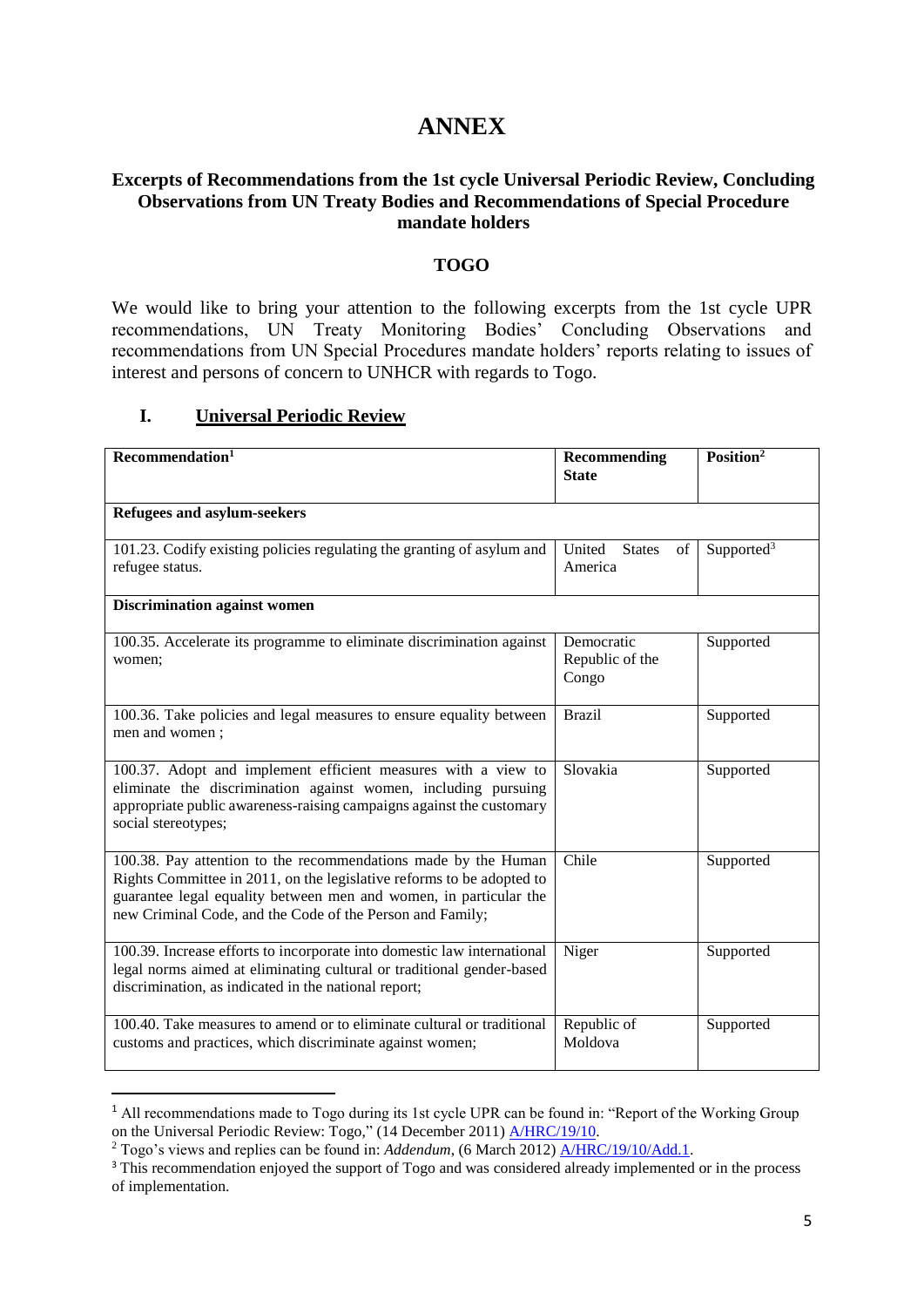| 100.41. Strengthen efforts to fulfil its obligations under the<br>Convention on the Elimination of all Forms of Discrimination against<br>Women, including by adopting and implementing legislation<br>prohibiting female genital mutilation;                                                                                                                                                                    | Australia                 | Supported |  |  |
|------------------------------------------------------------------------------------------------------------------------------------------------------------------------------------------------------------------------------------------------------------------------------------------------------------------------------------------------------------------------------------------------------------------|---------------------------|-----------|--|--|
| 100.42. Develop policies and actions aimed at modifying or<br>eliminating customs and practices that promote violence and/or<br>discrimination against women, covering family, marital, social and<br>working areas;                                                                                                                                                                                             | Mexico                    | Supported |  |  |
| 100.43 Adopt all necessary measures to eradicate and eliminate<br>practices and customs that discriminate against women, in particular<br>forced and early marriage, discriminatory practices in the area of<br>widowhood, the levirate, slavery and female genital mutilation. At the<br>same time, develop awareness and education programmes on the<br>harmful effects of such practices;                     | Uruguay                   | Supported |  |  |
| 100.44. Deepen the efforts, including through international<br>cooperation, aimed at eradicating all practices that violate the rights of<br>women, with a particular emphasis on female genital mutilation and<br>any form of gender based violence, and continue to implement<br>measures, which tend to provide the legal recognition of civil, political,<br>economic and social rights among women and men; | Argentina                 | Supported |  |  |
| <b>Gender-based violence</b>                                                                                                                                                                                                                                                                                                                                                                                     |                           |           |  |  |
| 100.56. Adopt the draft bill on the criminal code, which includes and<br>sanctions gender-based violence;                                                                                                                                                                                                                                                                                                        | Algeria                   | Supported |  |  |
| 100.57. Conduct appropriate public awareness-raising campaigns with<br>a view to eliminate female genital mutilation and other harmful<br>traditional practices;                                                                                                                                                                                                                                                 | Slovakia                  | Supported |  |  |
| 100.58. Adopt a law prohibiting domestic violence and adopt the<br>necessary measures to ensure its implementation, including inter alia<br>through an information and awareness-raising campaign amongst the<br>population;                                                                                                                                                                                     | Canada                    | Supported |  |  |
| 100.59. Take necessary measures to effectively combat violence<br>against women and girls and enact legislation on domestic violence;                                                                                                                                                                                                                                                                            | Republic<br>of<br>Moldova | Supported |  |  |
| 100.60. Complete necessary legislative reforms towards the<br>criminalization of domestic violence;                                                                                                                                                                                                                                                                                                              | Slovakia                  | Supported |  |  |
| 100.61. Speed up legislative reforms to make acts of violence against<br>women such as domestic violence and marital rape offenses under the<br>criminal code;                                                                                                                                                                                                                                                   | <b>Brazil</b>             | Supported |  |  |
| 100.62. Adopt the revised Persons and Family Code; criminalize<br>domestic violence and intensify the fight against traditional practices,<br>which discriminate against women or are detrimental to them;                                                                                                                                                                                                       | Cape Verde                | Supported |  |  |
| <b>Trafficking</b>                                                                                                                                                                                                                                                                                                                                                                                               |                           |           |  |  |
| 100.63. Take additional measures to prevent and combat trafficking in<br>women in an appropriate way;                                                                                                                                                                                                                                                                                                            | Republic of<br>Moldova    | Supported |  |  |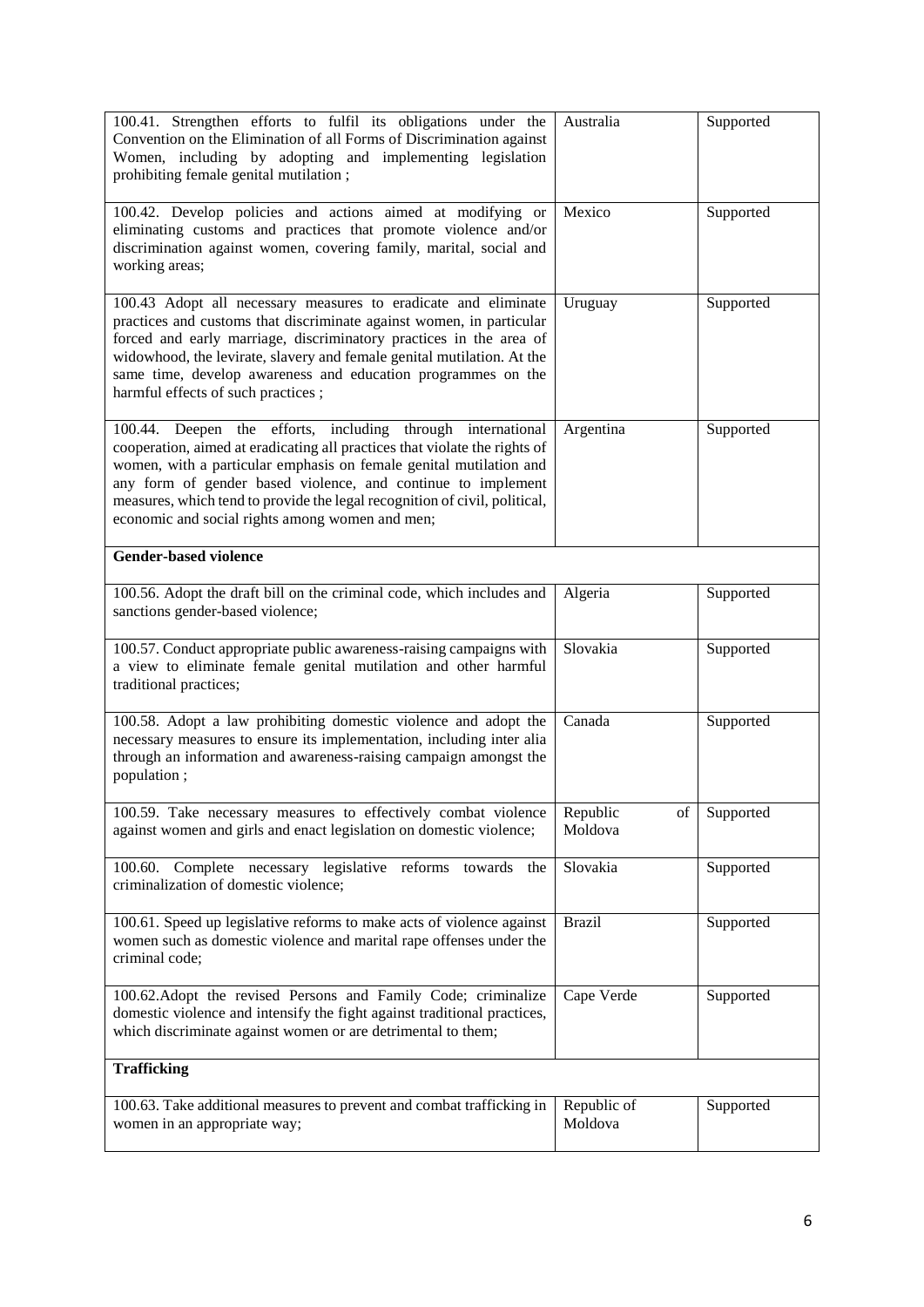| 100.64. Continue to effectively fight against child trafficking and<br>access to education of children with disabilities, and especially girls;                                                                                                                                                                                                                                                                                                                    | Turkey                             | Supported              |
|--------------------------------------------------------------------------------------------------------------------------------------------------------------------------------------------------------------------------------------------------------------------------------------------------------------------------------------------------------------------------------------------------------------------------------------------------------------------|------------------------------------|------------------------|
| 100.65. Increase efforts to convict and punish trafficking offenders,<br>with sufficiently stringent penalties, under existing legislation and<br>complete and enact draft legislation prohibiting the forced labour and<br>forced prostitution of adults;                                                                                                                                                                                                         | <b>United States of</b><br>America | Supported              |
| 101.12. Include sale and abduction of children in the data collection<br>system of the National Commission for the Care and Social<br>Reintegration of Child Victims of Trafficking with a view to guarantee<br>the operational continuity and effectiveness of the commitments<br>undertaken through the cooperation agreements to combat trafficking<br>in children;                                                                                             | Mexico                             | Supported              |
| <b>Child protection</b>                                                                                                                                                                                                                                                                                                                                                                                                                                            |                                    |                        |
| 100.28. Adopt the text on national policy to protect children,<br>completed in 2008, and intensify the fight against trafficking in<br>children and labour affecting children                                                                                                                                                                                                                                                                                      | Cape Verde                         | Supported              |
| 100.66. Adopt all necessary measures to eradicate child abuse, labour<br>and sexual exploitation of children, as well as violence against<br>children, paying particular attention to cases of children who are killed<br>because they were born with disabilities, malformation, without<br>pigmentation or because their mother died during childbirth;                                                                                                          | Uruguay                            | Supported              |
| 101.13. Take adequate measures to counter the worrying increase of<br>violence against, abuse and sexual exploitation of children, by<br>ensuring the implementation of applicable laws including through<br>awareness and education programmes targeting more particularly<br>parents, teachers, correctional officers and other relevant professionals                                                                                                           | Canada                             | Supported <sup>4</sup> |
| <b>LGBTI</b>                                                                                                                                                                                                                                                                                                                                                                                                                                                       |                                    |                        |
| 103.7. Amend legislation to ensure that sexual orientation and gender<br>identity are included as prohibited grounds for discrimination;                                                                                                                                                                                                                                                                                                                           | Canada                             | Noted                  |
| 103.8.Strengthen the measures aimed at prohibiting discrimination<br>based on sexual orientation;                                                                                                                                                                                                                                                                                                                                                                  | Argentina                          | Noted                  |
| 103.9. Repeal legislation criminalising homosexuality, and introduce<br>policies aimed at ending discrimination against homosexuals;                                                                                                                                                                                                                                                                                                                               | Australia                          | Noted                  |
| 103.10. Consider decriminalizing sexual relations between consented<br>adults of the same sex;                                                                                                                                                                                                                                                                                                                                                                     | <b>Brazil</b>                      | Noted                  |
| 103.11. With respect to the situation of the rights of Lesbian, Gay,<br>Bisexual and Transgender people, adopt policy and legislative<br>measures to establish a specific framework for the protection against<br>discrimination based on sexual orientation, together with the<br>suppression of penal provisions which criminalize sexual relations<br>between consented adults of the same sex and; launch public<br>awareness-raising campaigns on this issue; | Spain                              | Noted                  |

<sup>&</sup>lt;sup>4</sup> This recommendation enjoyed the support of Togo and was considered already implemented or in the process of implementation.

**.**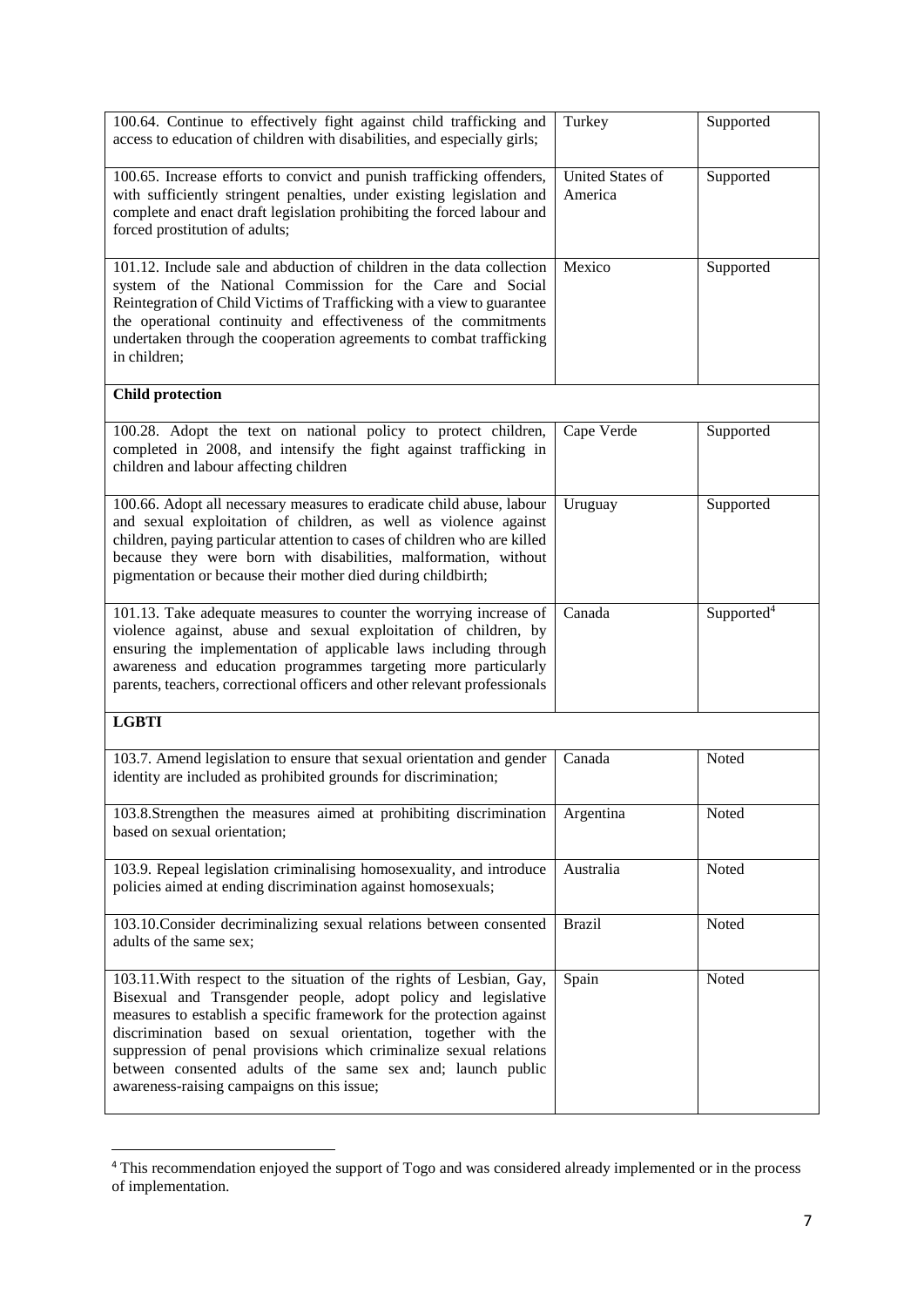# **II. Treaty Bodies**

#### **Committee against Torture**

Concluding Observations, 49th session (11 December 2012) [CAT/C/TGO/CO/2](http://tbinternet.ohchr.org/_layouts/treatybodyexternal/Download.aspx?symbolno=CAT/C/TGO/CO/2&Lang=En)

#### *Non-refoulement*

16. The Committee regrets that incomplete information was provided in the report on the procedures and measures introduced by the State party to fulfil its obligation of complying with the principle of non-refoulement pursuant to article 3 of the Convention (art. 3).

#### **The Committee recommends that the State party should:**

- **(a) Respect the principle of non-refoulement in accordance with article 3 of the Convention, and in particular the obligation to check whether there are substantial grounds for believing that the asylum seeker would be in danger of being subjected to torture or ill-treatment if expelled, including by systematically conducting individual interviews to evaluate the personal risk incurred by applicants;**
- **(b) Introduce in the Criminal Code the right to an appeal with suspensive effect against expulsion decisions, and respect all guarantees in the context of asylum and expulsion procedures pending the outcome of appeals.**

#### **Committee on Economic, Social and Cultural Rights**

Concluding Observations, 50th session (03 June 2013) [E/C.12/TGO/CO/1](http://tbinternet.ohchr.org/_layouts/treatybodyexternal/Download.aspx?symbolno=E/C.12/TGO/CO/1&Lang=En)

#### *Birth registration*

21. The Committee is concerned that the difficulties involved in obtaining civil status certificates prevent many individuals in the State party from exercising their economic, social and cultural rights (art. 10).

**The Committee requests that the State party expedite the registration of the births of persons who do not have identity papers and to ensure that civil status services are made available across the country.**

#### **Committee on the Elimination of Discrimination against Women**

Concluding Observation, 53rd session (1 – 19 October 2012) [CEDAW/C/TGO/CO/6-7](http://tbinternet.ohchr.org/_layouts/treatybodyexternal/Download.aspx?symbolno=CEDAW/C/TGO/CO/6-7&Lang=En)

## *Trafficking and exploitation of prostitution*

24. While welcoming the existence of programmes to prevent human trafficking and ensure reintegration of victims, the preparation of a draft law on human trafficking and a draft decree on the establishment of a national commission to fight trafficking, the Committee is concerned about reports that Togo remains a State of origin, transit and destination for trafficking. The Committee is also concerned by the absence of a strategy aimed at combating human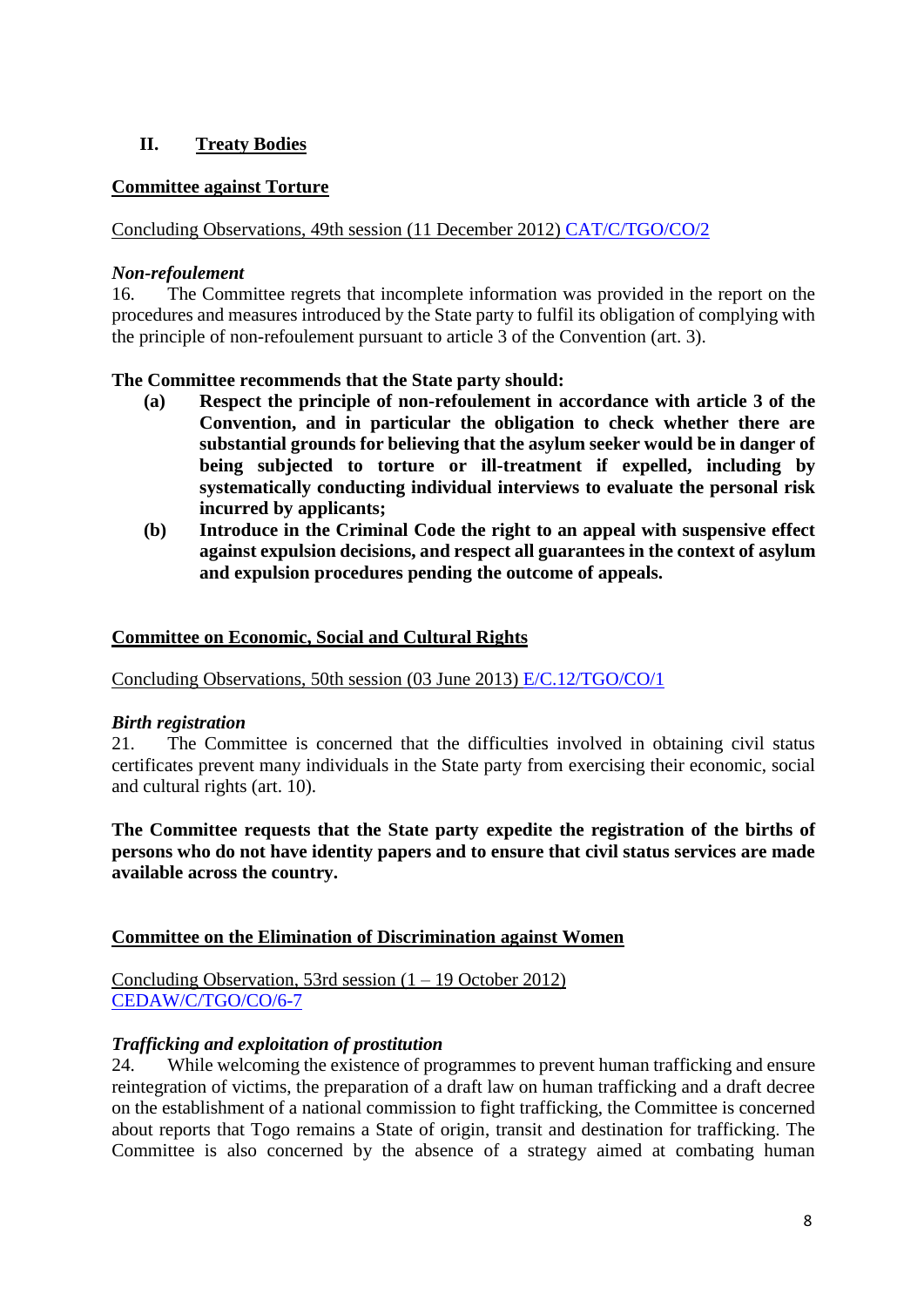trafficking. Further, it is concerned about the preparation of a draft law that increases the scope of incrimination and sanctions for sex workers in cases of soliciting.

# **25. The Committee recommends that the State party:**

- **(a) Carry out a study to investigate the scope, extent and causes of human trafficking and forced prostitution, particularly of women and girls, including through the collection and analysis of data on trafficking and exploitation of women in prostitution, and provide information on the results of the study, along with data disaggregated by sex, in its next periodic report;**
- **(b) Finalize and adopt the law on human trafficking and ensure that it fully complies with article 6 of the Convention so as to strengthen mechanisms for the investigation, prosecution and punishment of trafficking offenders; adopt the draft decree on the establishment of a national commission to fight trafficking and ensure that it has a wide mandate and sufficient resources;**
- **(c) Increase international, regional and bilateral cooperation with countries of origin, transit and destination to prevent trafficking through information exchange and to harmonize legal procedures aimed at the prosecution and punishment of traffickers; and**
- **(d) Address the root causes of prostitution of women and girls, including poverty, in order to eliminate the vulnerability of women and girls to sexual exploitation and trafficking; undertake efforts for the rehabilitation and social reintegration of victims and withdraw the draft legal provisions incriminating and sanctioning sex workers in cases of soliciting.**

## *Nationality*

28. While welcoming that the new Code of Persons and Family grants women equal rights with men to retain the Togolese nationality in case of divorce (art. 149), the Committee remains concerned about the delay in withdrawing from the 1978 Code of Nationality the discriminatory provisions preventing women from retaining Togolese nationality in case of divorce (art. 23.3) and Togolese women from passing their nationality to their child (art. 3) or to their foreign husband (art. 5).

## 29. **The Committee recommends that the State party:**

- **(a) Amend its Code of Nationality to grant women equal rights with men regarding the retention of the Togolese nationality in case of divorce (art. 23.3) and the transmission of the Togolese nationality to their children (art. 1) or to their spouses of foreign nationality (art. 5); and**
- **(b) Consider acceding to the 1954 Convention relating to the Status of Stateless Persons and the 1961 Convention on the Reduction of Statelessness.**

## **Committee on the Rights of the Child**

## Concluding observations, 59th session, (16 January–3 February 2012), [CRC/C/TGO/CO/3-4](http://tbinternet.ohchr.org/_layouts/treatybodyexternal/Download.aspx?symbolno=CRC/C/TGO/CO/3-4&Lang=En)

#### *Birth registration*

39. The Committee welcomes the efforts made by the State party to improve birth registration, including the adoption in 2009 of Act No. 2009-10 on the organization of the civil registry system. The Committee is however concerned that 50 per cent of children are not registered at birth, due, inter alia, to the insufficient number of birth registration centres in the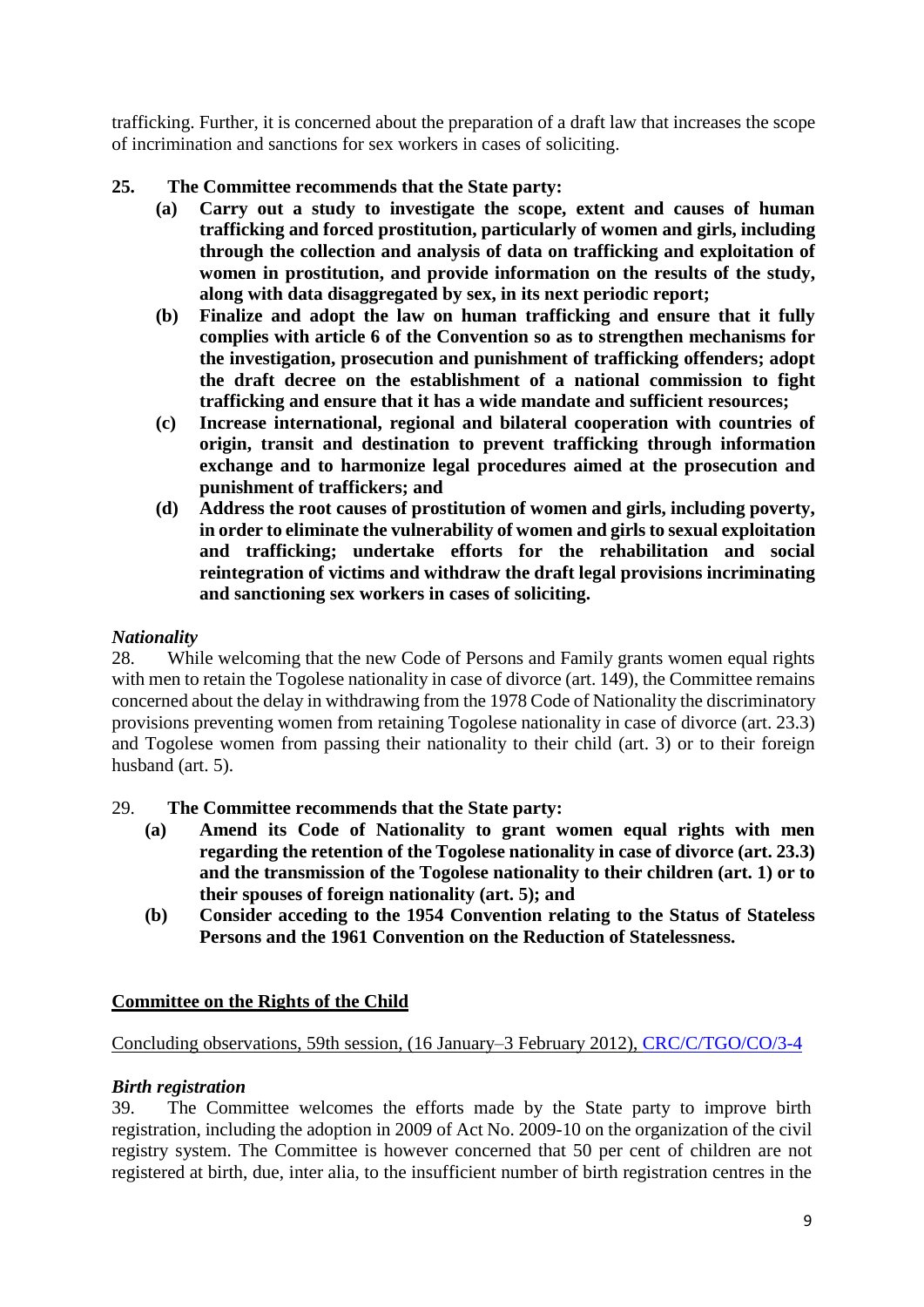country, the high cost of birth registration and the insufficient information provided to parents on the positive effects of birth registration. The Committee is even more concerned that children without birth certificates cannot obtain identity documents and access to education, and that a large number of them are not authorized to sit national end-of-year examinations in primary education.

**40. The Committee urges the State party to ensure that all children are properly registered at birth and that birth registration is free and compulsory in practice. To this aim, the State party should:**

- **(a) Adopt the decrees and measures contained in the law on the organization of the civil registry system concerning birth registration, and provide adequate resources for its implementation;**
- **(b) Increase the number of birth registration facilities, including mobile birth registration units, at the local, community and village levels;**
- **(c) Urgently enforce the provisions of the law relating to the organization of the civil registry system in order to regulate and reduce the costs of birth certificates;**
- **(d) Conduct awareness-raising campaigns, with the active support of community leaders, to promote birth registration for all children; and**
- **(e) Guarantee that children without a birth certificate are not deprived of access to education, health care and other social services.**

# **III. Special Procedures**

## **Report of the Special Rapporteur on the situation of human rights defenders, (26 February 2014), [A/HRC/25/55/Add.2](http://ap.ohchr.org/documents/dpage_e.aspx?si=A/HRC/25/55/Add.2)**

## *Defenders working for the rights of lesbian, gay, bisexual and transgender persons*

77. The lesbian, gay, bisexual and transgender (LGBT) community is a new group that the Special Rapporteur identified during her follow-up visit. Many of those working on LGBT issues have only organized themselves in recent years, often around HIV-AIDS and other health-related issues. The working environment for defenders is often difficult and hostile owing not only to pressure from society and families but also the existing legal framework.

78. The Special Rapporteur was informed that one important element contributing to this difficult environment is that same-sex relations between consenting adults are, under article 88 of the Criminal Code, a criminal offence punishable by one to three years of imprisonment and a fine.

79. The Special Rapporteur also expresses her concern at the use of certain legal provisions by law enforcement officials without proper investigation of facts in the case of unsubstantiated accusations against defenders and activists. She was informed that some activists have faced accusations of rape and abuse of minors that have not always been properly investigated by the police owing to the prevailing stigma surrounding the work of these defenders, assumptions about their sexual orientation and deeply-rooted discriminatory attitudes and stereotypes.

80. This group of defenders also faces threats, intimidation and harassment in their own communities in connection with their activities and their own sexual orientation. Such incidents